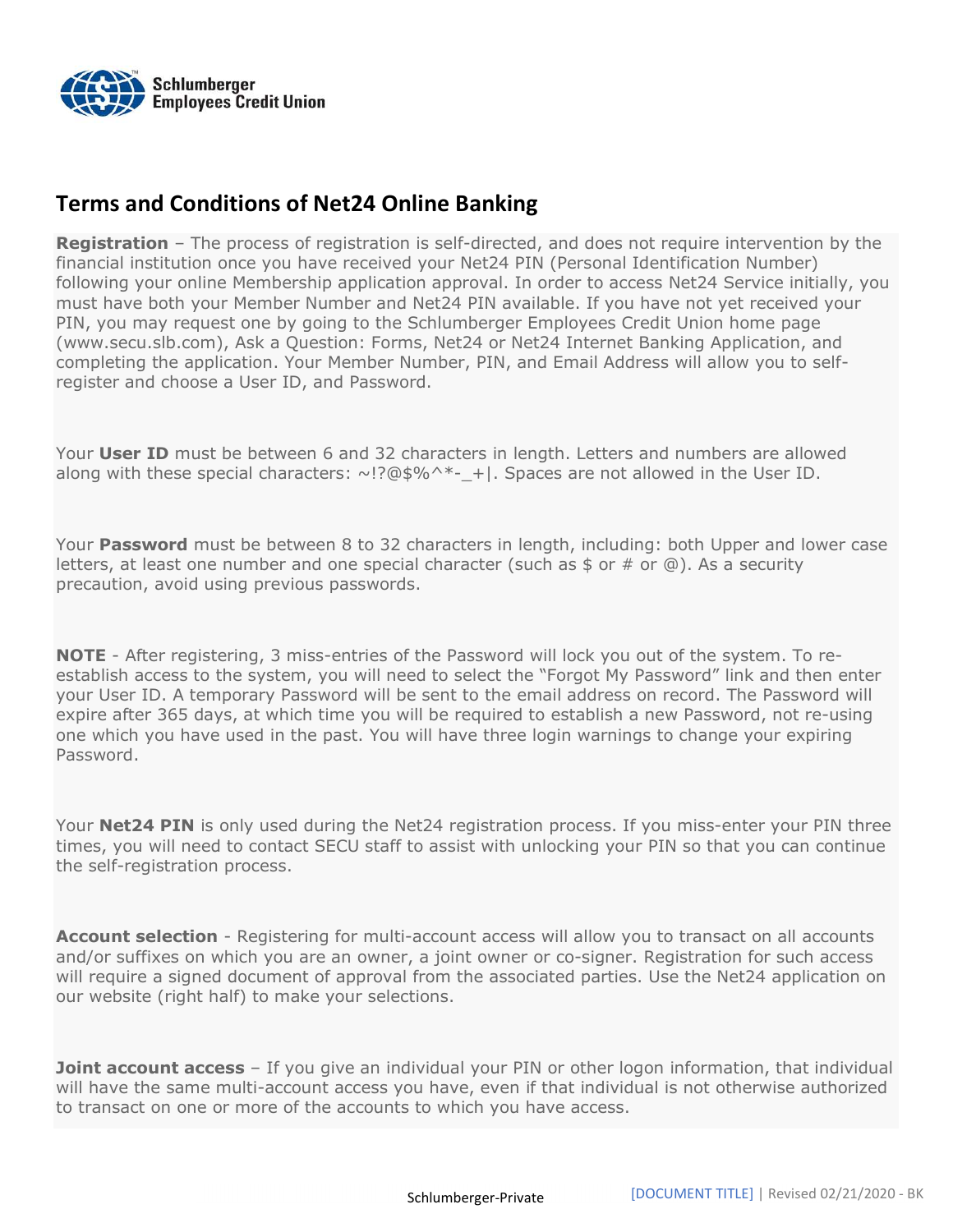**Security** - We recommend that you do not share your PIN or other logon information with anyone. Access fees – NET24 service is entirely free, including our Bill Pay Service. Bill Pay service is integrated within Net24, but must be self-activated separately. Eligibility requirements include: U.S. physical address and residence, 18 years of age and above, and a Social Security Number. If you do not use Bill Pay service within a 90 day period, we reserve the right to cancel your service, where your access and all payee information is removed from the system.

We use the Fiserv Enhanced-Authentication system for Multi-Factor security. During Net24 registration, the system will require that you select a pass phrase, five questions and answers. This system assures your online access is connecting to the authentic Net24 Service site. If you get locked out by improper answers, you will need to contact SECU staff to unlock your account.

**Service termination** – If you do not access your SECU account via Net24 service for over ninetydays, we reserve the right to disconnect your service. You also agree that we reserve the right to terminate the use of Net24 service at any time.

**Privacy** – We may occasionally communicate marketing information related to SECU services and specials which may be distributed via email or your physical address. You may choose to opt-out of receiving all such communications (Opt-out instructions will be provided along with the communication). We may also occasionally communicate special notices directly to all members via the Net24 mail, which you do not have the opt-out option. For additional information, see www.secu.slb.com Ask a Question: Privacy Policy.

Liability (regarding software and hardware) - Except as specifically provided in this Agreement or where the law requires a different standard, you agree that neither we nor the service providers will be responsible for any damage, whether caused by us, equipment, software, an Internet browser, an Internet access provider, an online service provider, or an agent or subcontractor of any of the foregoing. Neither the service providers nor we will be responsible for any direct, indirect, special or consequential, economic or other damages arising in any way out of the installation, use or maintenance of the equipment, software or Internet browser.

**Available transactions** - You may use your Net24 Internet Banking service to process the following requests and transactions:

- Account balance and transaction history;

- Transfers to/from accounts, line(s) of credit, and credit cards, except to pay another Financial Institutions loans (Use Bill Pay Service);

- Change your Personal Information: Address, Phone, Email, Enhanced Authentication Pass Phrase/Questions/Answers, User ID, and Password;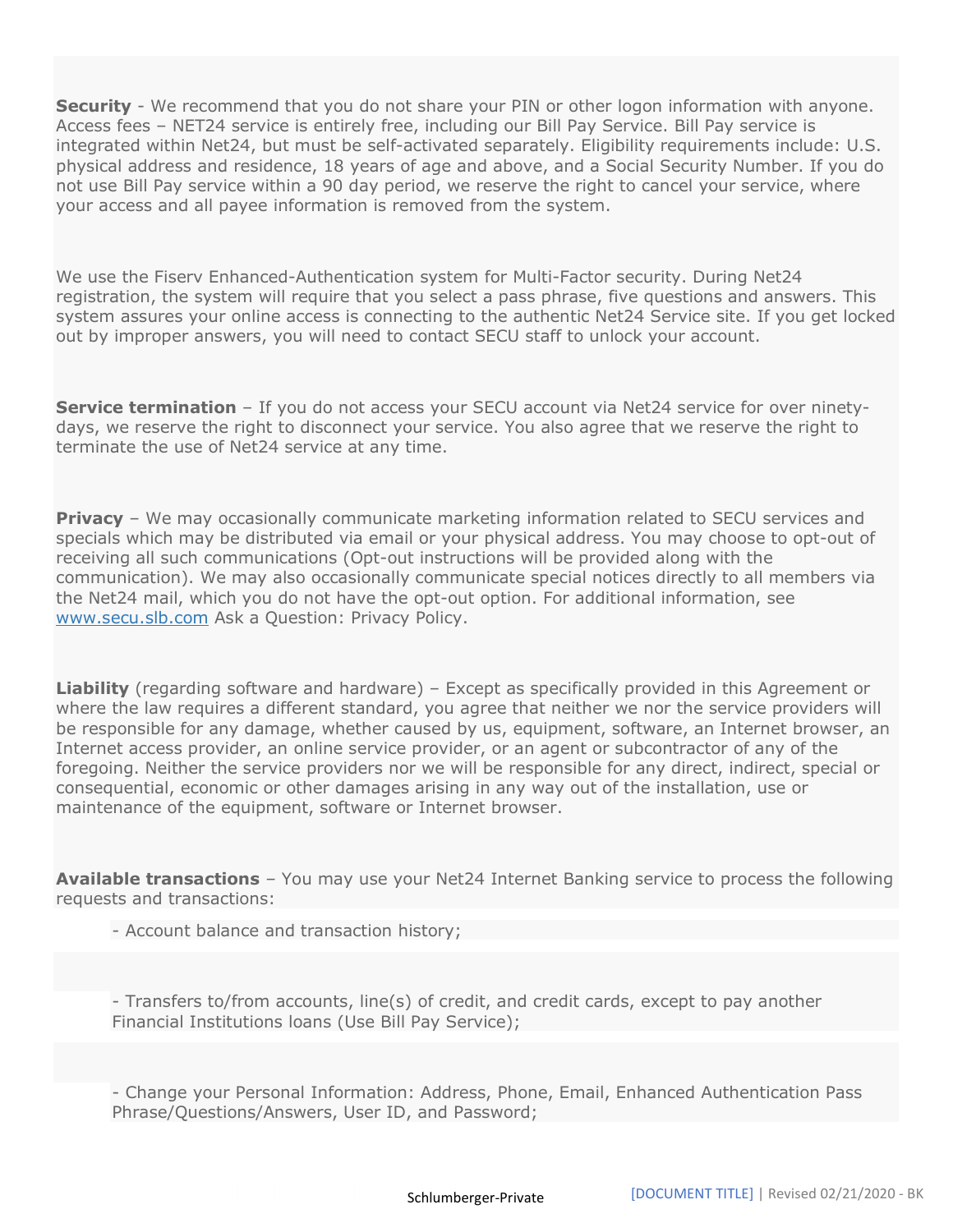- Third-party bill payments through Bill Pay service (optional service);

- eStatements (optional service, can view up to 60 months of statements once activated), and view SECU cleared checks that were not cleared via Check21;

- Loan Apps (Single Sign-on to LoansPQ pre-fills loan applications for quick loan requests);

- eAlerts (sends email alerts when balance or other criteria is set);

- External Funds Transfer (Transfers to/from other U.S. financial institutions, where you are also owner on the other financial institutions account);

- Mobile Access: Register via Net24 for SMS, web, and/or Net24 Mobile app. Mobile Deposit requires Checking and a separate online application completed for approval. Once approved, the Mobile Deposit link will be made available in our Net24 Mobile App;

- Other features may be added from time to time.

Limitations on frequency and dollar amount of transactions - Transfers and withdrawals from savings are limited in terms of frequency in accordance with Regulation D. The dollar amount is limited only to the extent of funds available in your account(s).

**ERROR RESOLUTION NOTICE** - In Case of Errors or Questions About Your Electronic Transfers, Call or Write us at the telephone number or address listed in this document, as soon as you can, if you think your statement or receipt is wrong or if you need more information about a transfer listed on the statement or receipt. We must hear from you no later than 60 days after we sent the FIRST statement on which the problem or error appeared.

- Tell us your name and account number (if any).

- Describe the error or the transfer you are unsure about, and explain as clearly as you can why you believe it is an error or why you need more information.

- Tell us the dollar amount of the suspected error.